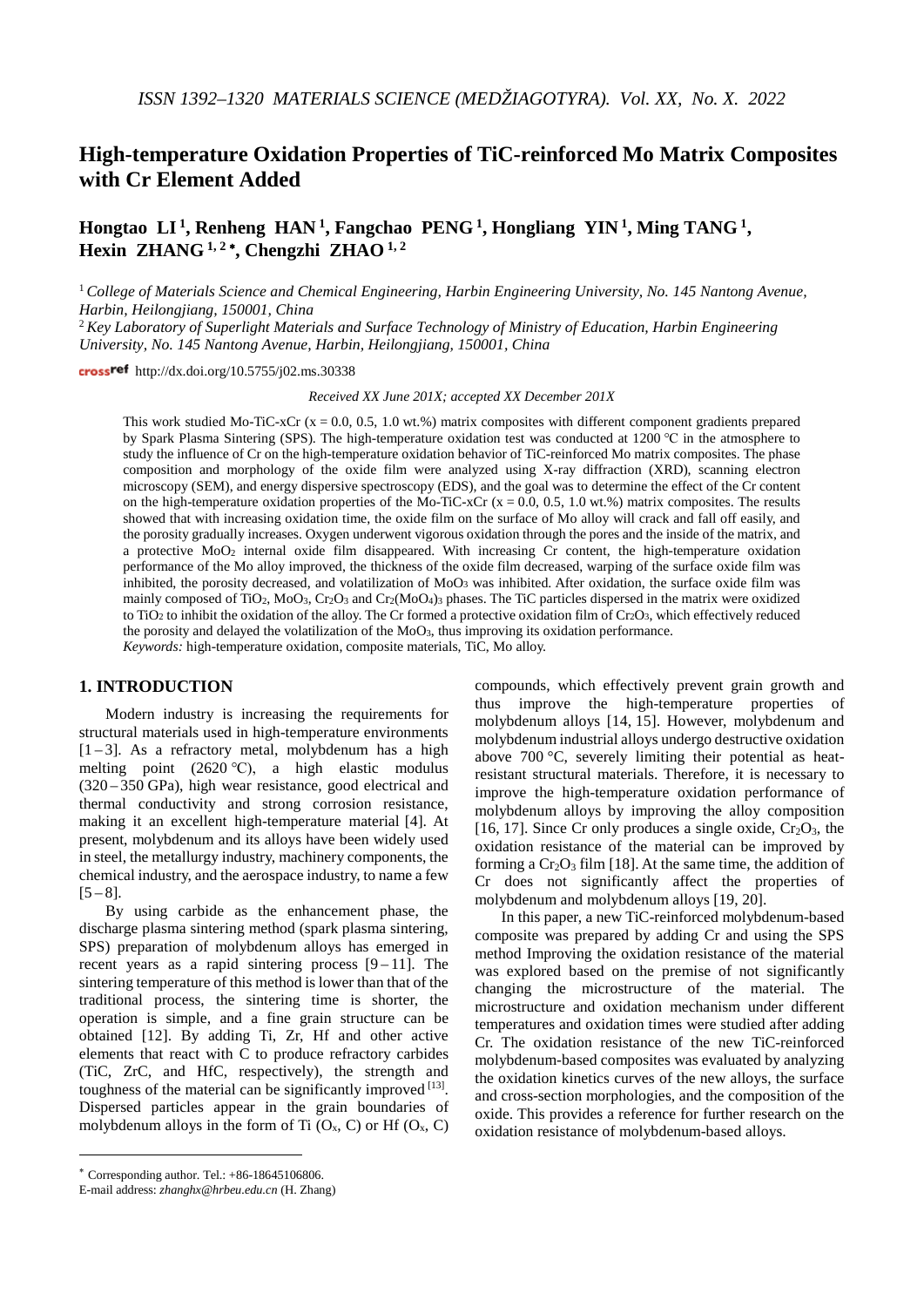## **2. MATERIALS AND METHODS**

## **2.1. Materials**

The test components comprised Mo-5TiC-xCr ( $x = 0.0$ , 0.5 and 1.0 wt.%). A ball mill process was used to mix the elemental powders. The parameters of the ball mill were as follows: the ball material ratio was 2:1, the ball mill time was 5 h, the rotation speed was 200/rpm, and the ball mill tank was filled with argon as a protective gas. The ball mill process was as follows: after dry mixing, the powder was compacted at the bottom of the ball mill tank, and the balls floated on it. Then, ethanol was added as the ball grinding medium and mixing continued. The powder was then treated in a vacuum drying box at 100 ℃ for 1 h and sifted into a 200 mesh sieve. Then, an analytical balance was used, to measure 300 g of powder that was then placed in the  $\varnothing$ 40 graphite mold. Graphite paper was attached to the inside of the mold and the contact surface between the head and the powder before charging. Then, the mold was placed into the SPS furnace. The temperature was increased from room temperature to 1700 ℃ at a speed of 100 K/min, and the pressure was increased from 5 MPa to 30 MPa. Then, the temperature was held for 9 min and finally cooled with the furnace.

### **2.2. Methods**

In this experiment, a high temperature resistance furnace (Model SM-28-10) was used for the high temperature oxidation test. The samples with different components were cut into rectangular blocks with dimensions of  $10 \text{ mm} \times 20 \text{ mm} \times 1.5 \text{ mm}$ . After the material was ground and polished, it was ultrasonically cleaned with ethanol and dried for use. The cyclic oxidation test method and weight loss method were used to measure the high-temperature oxidation kinetics curve of the sample under an atmospheric environment at 1200 ℃. The oxidation times were 5 min, 10 min, 20 min, 30 min, 40 min and 60 min. An analytical balance with an accuracy of 0.0001 g was used to weigh the mass change before and after oxidation.

The phase analysis of the materials was performed by X-ray diffraction (XRD) (X Pert Pro) with Cu Kα radiation  $(\lambda = 1.5406 \text{ Å})$  and a 2 $\theta$  range of 10° to 90°. The microstructure observations and composition analysis were conducted by using scanning electron microscopy (SEM) and energy dispersive spectroscopy (EDS) (Quanta 200, FEI Company). Before the analysis, deposition of nonconductive oxides on samples by a sputter coater (Model Bal-TEC SCD005). The voltage of the scanning electron microscope was 15 kV.

## **3. RESULTS AND DISCUSSION**

#### **3.1. Oxidation kinetics at high temperatures**

Fig. 1 shows the oxidation kinetics curve for the Mo-TiC-xCr alloy system oxidized in an air environment at 1200 ℃ for 60 min. It can be seen in Fig. 1 that the oxidation kinetics curve of the Mo-TiC-xCr composite system is clearly divided into two stages. The first 20 min is a slow oxidation stage, and the loss of mass due to oxidation is low, which is consistent with a parabolic trend. The last 40 mins is the rapid oxidation stage, and the loss of mass due to oxidation mass is linear. The obvious segmentation of the oxidation kinetics curve is mainly due to the different oxidation mechanisms during the high-temperature oxidation process. During the early stage of oxidation, the experimental material alloy system is protected by the inner oxide film of  $MoO<sub>2</sub>$  so that oxygen could not penetrate into the substrate excessively, and the oxide film plays a certain protective role [\[21\]](#page-5-10). With increasing oxidation time, the MoO2 oxide film ruptures after reaching the critical thickness, resulting in a large amount of  $MoO<sub>3</sub>$ . The sublimation of the  $MoO<sub>3</sub>$  causes a large number of holes in the material, and a rapid increase in the mass loss causes a sharp increase in the oxidation rate. The oxidation has the characteristics of autocatalysis, and this is confirmed because the oxidation kinetics curve conforms to the trend for autocatalysis. The introduction of Cr has a certain effect on the oxidation mechanism. As the content of Cr increases, the loss of oxidative mass gradually decreases. Since Cr is easily oxidized to  $Cr_2O_3$  at high temperatures, it has a certain protective effect on the alloy [\[22\]](#page-5-11).



**Fig. 1.** High-temperature oxide kinetics curve for the Mo-TiC-xCr  $(x = 0.0, 0.5, and 1.0, w,%)$ 

### **3.2. Analysis of high-temperature oxidation products**

To investigate the effect of the introduction of Cr on the oxidation products of Mo-TiC-based materials and the types and contents of oxidation products of Mo-TiC-xCr alloy systems at different oxidation times, XRD phase analysis was performed on the corresponding materials. The results are shown in Fig. 2. The oxidation products of the Mo-TiC system are mainly  $TiO<sub>2</sub>$ , MoO<sub>3</sub>, and some very small amounts of unoxidized and dispersed TiC particles. The introduction of Cr, in addition to the abovementioned oxidation products, produces  $Cr_2O_3$  and  $Cr_2(M_0O_4)_3$ . It can also be seen from Fig. 2 that with increasing oxidation time, new oxidation products are formed in the Mo-TiC-xCr alloy system. When the oxidation time is 10 mins, the oxidation surface is mainly composed of  $TiO<sub>2</sub>$  and MoO<sub>3</sub>, and a small amount of  $Cr_2O_3$  is formed. With increasing oxidation time, TiO2 still maintained a relatively strong peak, the peak value of Cr oxide also increased accordingly, and the production of  $Cr_2(M_0O_4)$ <sub>3</sub> also gradually increased. Therefore, the main oxidation products of the Mo-TiC-Cr alloy system after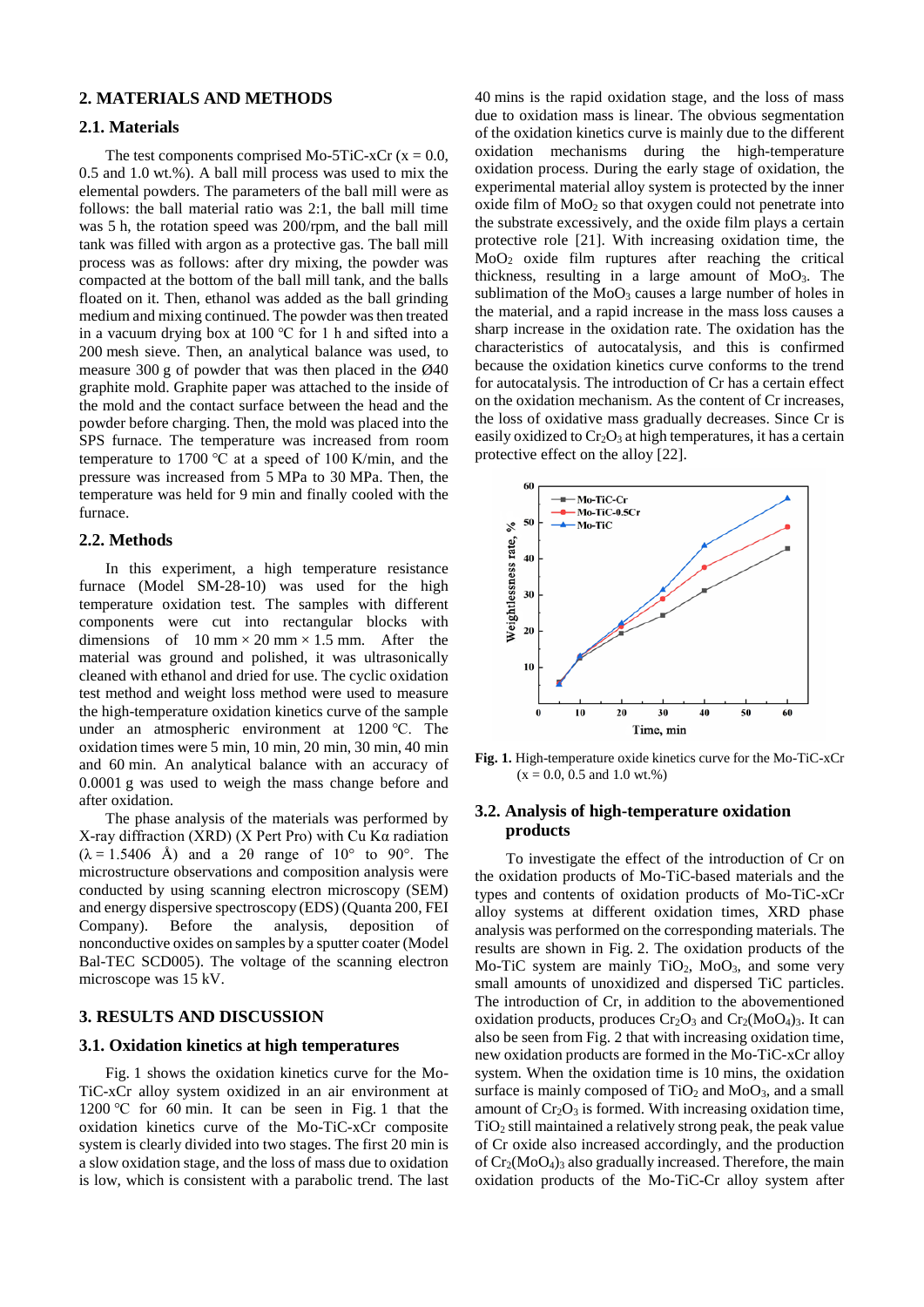60 min of oxidation are  $TiO<sub>2</sub>$ ,  $MoO<sub>3</sub>$ ,  $Cr<sub>2</sub>O<sub>3</sub>$  and  $Cr_2(M_0O_4)_3$ .



**Fig. 2.** XRD map of the surface phases on the Mo-TiC-xCr  $(x - 0.0, 1.0 \text{ wt.})$ 

## **3.3. Characteristics of the oxidized surface morphology**

Fig. 3 shows the micrographs of the oxidized surface morphology of the Mo-TiC-Cr composite material after 10 min, 40 min and 60 min.



**Fig. 3.** Surface maps and EDS spectra for the Mo-TiC-Cr after oxidation:  $a -$  oxidation 10 min;  $b -$  oxidation 40 min; c – oxidation 60 min

As shown in Fig. 6 a, the surface morphology after 10 min of oxidation is mainly composed of fine particles and large flakes, with particles generally less than 1 μm in size. Considering the XRD analysis results, it can be concluded that in Fig. 3 b, the granular features are  $TiO<sub>2</sub>$  and the flakes are  $MoO<sub>3</sub>$ . The distribution of the  $MoO<sub>3</sub>$  flakes is uneven, and the pores on the surface of the oxide layer are increased in number. The distance between the  $TiO<sub>2</sub>$ particles is also increased. As shown in Fig. 4 c, when the oxidation time increases to  $60 \text{ min}$ , the  $\text{MoO}_3$  flakes completely disappear, leaving a large number of holes and interconnected but not fused granular materials on the surface. According to the XRD analysis, the oxide layer at this time is mainly Cr oxide and  $TiO<sub>2</sub>$  particles, both of which are connected in a granular form and exist on the surface.

Fig. 4 shows photomicrographs of the surface morphology of the Mo-TiC-xCr composites with different compositions after oxidation for 30 min. Fig. 4 shows that the surface morphology of the Mo-TiC-xCr composite material is mainly composed of fine particles and large flakes after oxidation for 30 min. According to the XRD analysis results, the particulate matter is  $TiO<sub>2</sub>$ , and the flakes are  $MoO<sub>3</sub>$ . The distribution of the  $MoO<sub>3</sub>$  flakes is uneven, the pores on the surface of the oxide layer increase, and the distance between the  $TiO<sub>2</sub>$  particles also increases. With a continuous increase in the Cr content, the degree of warping of the MoO<sub>3</sub> flakes decreases, and the TiO<sub>2</sub> particles also decrease. Decreasing the degree of warping of the sheet-like structure means that the porosity is reduced, and the oxidation rate of the oxygen through contact with the matrix material is also reduced, which increases the oxidation resistance of the material. This is also compatible with the results of Fig. 1. According to the XRD results, at this time, the oxide layer is mainly  $Cr$  oxide and  $TiO<sub>2</sub>$  particles, and both oxides are connected in the form of particles on the surface.





**Fig. 4.** Features of the Mo-TiC-xCr surface morphology after 30 min of oxidation:  $a - x = 0$ ;  $b - x = 0.5$ ;  $c - x = 1.0$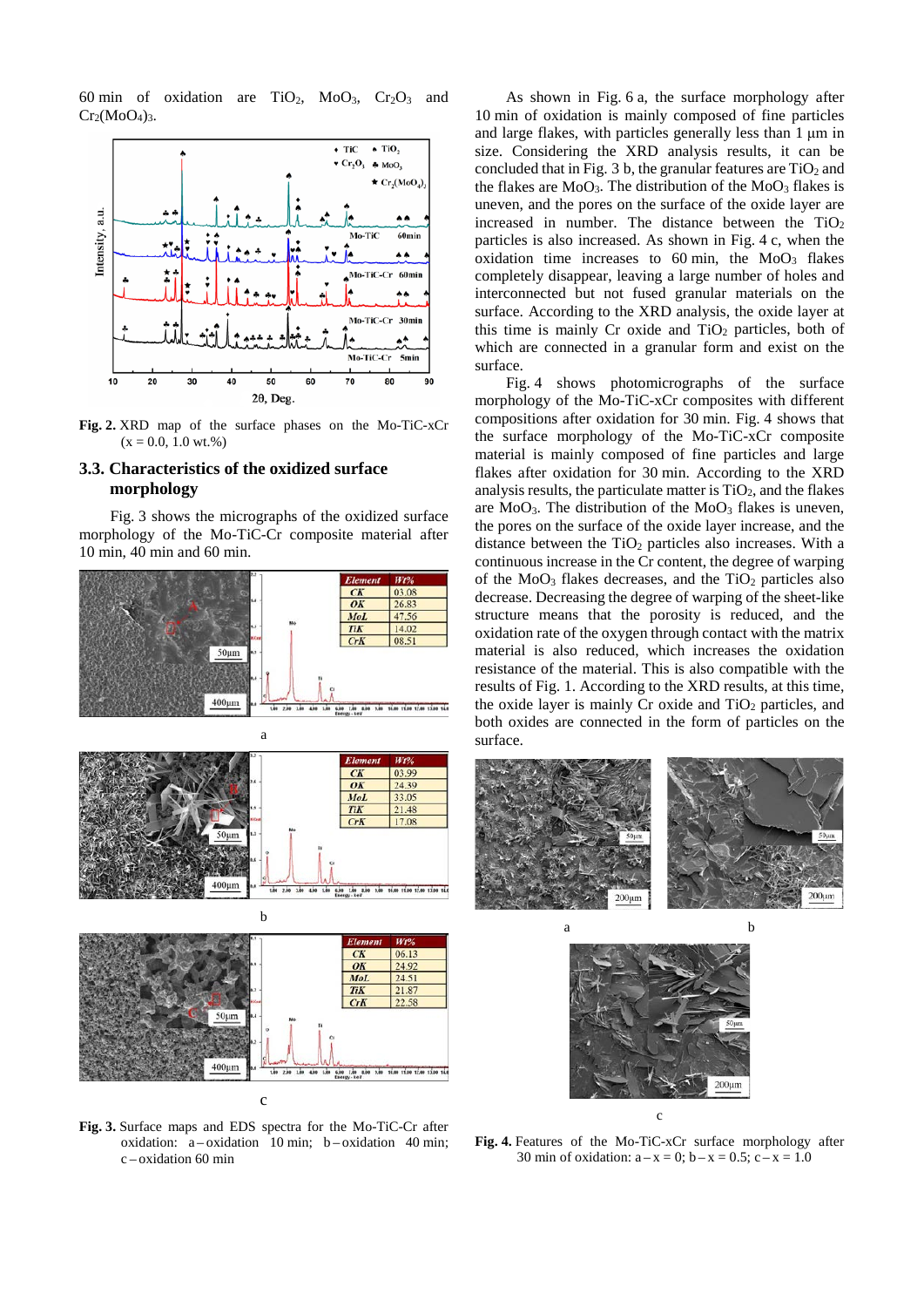## **3.4. Characteristics of the oxidation section morphology**

Fig. 5 shows the backscatter photomicrographs of cross-sections of Mo-TiC-xCr composite material after oxidation for 30 min. With increasing Cr content, the average thickness of the oxide layer is 70 μm, 62 μm and 45 μm. The introduction of Cr reduces the average thickness of the oxide layer, and the thickness of the oxide layer gradually decreases with increasing Cr content. At the same time, the Mo-TiC composites contain oxide transition layers. According to related literature [\[23\]](#page-5-12), it is known that, in general, a transition layer forms that consists of a lowquality oxide under the surface of the MoO<sub>3</sub>, and the composition of this layer is  $MoO<sub>x</sub>$  (2 < x < 3). According to the thickness of the oxide film, it is likely that as the Cr content increases, the oxidation resistance of the material is effectively improved. According to the analysis of the elements in the EDS line scan, it can be seen that the content of Mo in the oxide layer is significantly lower than that of the matrix. This is because the  $MoO<sub>3</sub>$  formed by the full reaction of Mo and O2 has strong volatility and is volatile to the atmosphere through the pores [\[24\]](#page-5-13). The introduction of Cr suppresses this effect. With an increase in Cr, the loss of Mo in the oxide layer is effectively suppressed. In addition, the content of Ti and Cr in the oxide layer of Mo-TiC-xCr increases, and  $TiO<sub>2</sub>$  and  $Cr<sub>2</sub>O<sub>3</sub>$  suppress the oxidation of Mo, which increases the oxidation resistance. As shown in Fig. 5 b, the content of Cr at the interface between the substrate and the oxide layer increases significantly. The analysis indicates that  $Cr$  can form a protective  $Cr_2O_3$  oxide film between the oxide layer and the substrate.





**Fig. 5.** Mo-TiC-xCr cross section morphology and EDS analysis results after 30 min of oxidation:  $a-x = 0$ ;  $b-x = 0.5$ ;  $c - x = 1.0$ 

#### **3.5. Discussion**

Fig. 6 is a schematic diagram of different oxidation times of Mo-TiC-Cr composites and describes the oxidation mechanism of this material in detail. It can be seen in Fig. 6 that after sintering, the matrix in-side the material is mainly Mo, and TiC particles and part of the  $Mo<sub>2</sub>C$  are uniformly dispersed in the Mo matrix [\[25\]](#page-5-14). The oxidation resistance of molybdenum is particularly low at high temperatures. It starts to oxidize when heated to approximately 300 °C in the air [\[26\]](#page-5-15). When the Mo-TiC-Cr alloy system is oxidized at a high temperature, the following reactions occur.



**Fig. 6.** Schematic diagram of different oxidation times of Mo-TiC-Cr composites:  $a -$ oxidation 0 min;  $b -$ oxidation 10 min; c – oxidation 40 min; d – oxidation 60 min

The matrix Mo and  $Mo<sub>2</sub>C$  produced during the sintering process react with  $O_2$  to form  $MoO_2$  and  $MoO_3$ , as shown in Eq.  $1 - Eq. 4$ :

$$
Mo + O2 \rightarrow MoO2; \t\t(1)
$$

 $MoO<sub>2</sub> + 1/2O<sub>2</sub> \rightarrow MoO<sub>3</sub>$ ; (2)

$$
Mo + 3/2O2 \rightarrow MoO3;
$$
\n(3)

$$
Mo_2C + O_2 \rightarrow 2MoO_3 + CO_2. \tag{4}
$$

The dispersed TiC in the Mo matrix react with  $O<sub>2</sub>$  to form  $TiO<sub>2</sub>$ , as shown in Eq. 5:

$$
TiC + 2O_2 \rightarrow TiO_2 + CO_2. \tag{5}
$$

The added Cr oxidizes to  $Cr_2O_3$ , and  $Cr_2O_3$  reacts with  $MoO<sub>3</sub>$  to form  $Cr<sub>2</sub>(MoO<sub>4</sub>)<sub>3</sub>$ , as shown in Eq. 6 and Eq. 7 [\[27\]](#page-5-16):

$$
2Cr + 3/2O_2 \rightarrow Cr_2O_3;
$$
 (6)

$$
Cr2O3 + 3MoO3 \rightarrow Cr2(MoO4)3.
$$
\n(7)

During the early stage of oxidation, the surface of the molybdenum forms a dense adhesion layer comprising MoO<sub>2</sub>. Its oxidation rate depends on the diffusion rate of the metal ions and oxygen through the oxide film [\[28\]](#page-5-17). The oxidation rate at this stage is slow. After the  $MoO<sub>2</sub>$  layer reaches a certain thickness, the  $MoO<sub>2</sub>$  is oxidized to  $MoO<sub>3</sub>$ , and the formation rate of  $MoO<sub>3</sub>$  is equal to its evaporation rate [\[29\]](#page-5-18). With increasing temperature and pressure, the oxide formation and rate of volatilization are accelerated. As shown in Fig. 6 b, as the oxidation time increases, a large amount of dark green gas rises from the sample surface. This is because  $MoO<sub>3</sub>$  gas and  $CO<sub>2</sub>$  gas are generated by the reaction of two substances, Mo and Mo2C, with oxygen. The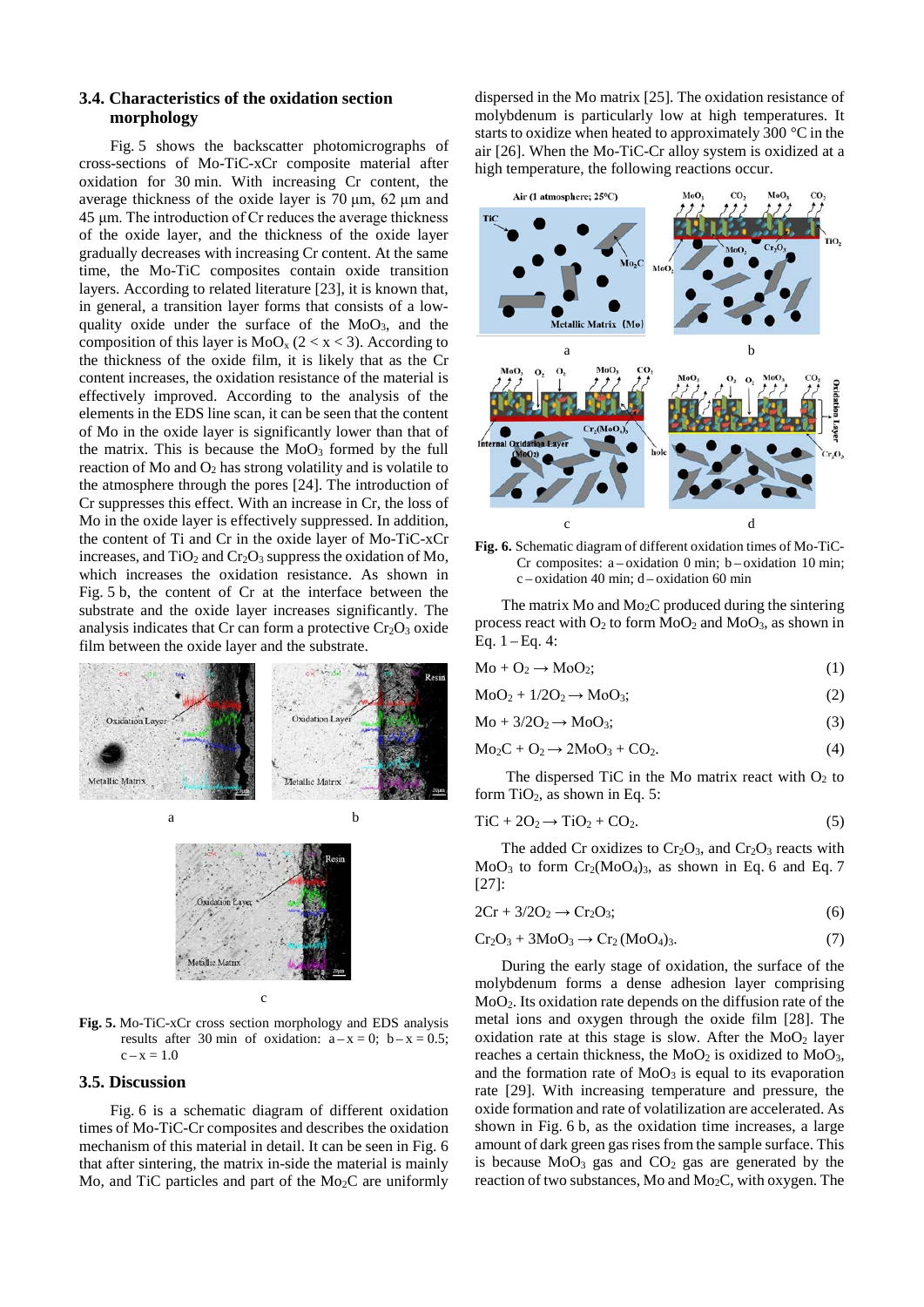generated  $MoO<sub>3</sub>$  is volatilized and forms a dark green gas that appears in the air, so a large amount of dark green gas can be seen during the oxidation process.

After oxidation for 10 min, the surface of the oxidized sample is mainly composed of granular and lamellar structures. Combining the results in Fig. 5 and Fig. 6 a indicates that the oxidized surface is mainly composed of two kinds of oxides, namely, granular  $TiO<sub>2</sub>$  and  $MoO<sub>3</sub>$ flakes. The  $TiO<sub>2</sub>$  particles remain on the surface of the oxide layer, and the gas generated by the oxidation process evaporates into the air and leaves holes on the surface of the sample. A large amount of Mo and Mo<sub>2</sub>C are oxidized violently in the air and generate a large amount of MoO3. During the process of removing the sample from the furnace, the  $MoO<sub>3</sub>$  gas cannot be fully volatized. As the temperature decreases, the  $MoO<sub>3</sub>$  appears lamellar and remains on the oxidized surface. The evaporation of the molybdenum oxide at the oxidizing gas interface forms a porous oxide layer. These holes provide channels for oxygen to contact the substrate [\[30\]](#page-5-19). Due to the increased porosity, the atmosphere continues to provide  $O_2$  through the defective outer layer. Combining the results in Fig. 5 and Fig. 6 b indicates that at this time, the number of holes increases, the area of the holes increases, and the contact area between the oxygen and the substrate increases. As the oxidation time increases, the thickness of the oxide layer further increases, and the oxidation becomes severe. The pores allow oxygen to diffuse into the matrix through a thick oxide layer, and the internal oxide layer comprising MoO<sub>2</sub> is violently oxidized and disappears. At this time, no oxide film is formed on the surface of molybdenum, and only the oxide is volatilized. The oxidation rate is completely determined by the volatilization process, and the speed continues to increase.

The TiC particles and Cr elements added to the Mo matrix play a crucial role in retarding the oxidation of Mo. Related studies [\[31\]](#page-5-20) have shown that  $TiO<sub>2</sub>$  formed after TiC oxidation has a high melting point  $(1850 \degree C)$  and high temperature stability, which effectively delays the diffusion rate of oxygen to the Mo matrix, can shorten the reaction stage time, promote a stable passivation stage, and therefore improves the oxidation performance. The Cr element reacts with  $O_2$  to form an adhesive protective oxide layer  $Cr_2O_3$ . Although  $Cr_2O_3$  loses some antioxidation properties due to the volatilization of  $CrO_3$  and the reaction with MoO<sub>3</sub> [\[32\]](#page-5-21), the experimental results show that its protective effect is not destroyed. As the content of Cr increases, the number and thickness of  $Cr_2O_3$  oxide layers that prevent further oxidation of the alloy also increase correspondingly, which helps to suppress oxidative corrosion. This is also consistent with the measurement results of the oxidation kinetics.

### **4. CONCLUSIONS**

In this paper, the composition of Mo-based composites was optimized and improved, and the effect of Cr on the microstructure and properties of the material was explored. The oxidation resistance and oxidation mechanism were studied under the same oxidation temperature and different oxidation times. The conclusion is as follows: in Mo matrix composites, when the content of Cr element is less, it will hinder grain boundary movement and inhibit grain growth. When the content is high, the activation energy is reduced and the grain growth is promoted. Therefore, with the increase of Cr content, the grain size of TiC/Mo increases first and then decreases. At the same oxidation temperature, a large amount of  $MoO<sub>3</sub>$  flakes and  $TiO<sub>2</sub>$  particles were generated on the surface with increasing oxidation time. The  $MoO<sub>3</sub>$  flakes gradually decreased with increasing time, while the  $TiO<sub>2</sub>$  particles gradually increased with increasing time. The Cr oxide generated by the addition of Cr generated the protective film  $Cr_2O_3$  and hindered the mobility of the MoO3, which decreased the oxidation. It will be of positive significance to to design and optimization of Mo matrix composites in the application field of high-temperature structural components.

#### *Acknowledgments*

This research was Supported by Key Laboratory fund general projects (No. 6142905180203).

#### **REFERENCES**

- <span id="page-4-0"></span>1. **Sharna, I.G., Chakraborty, S.P., Suri, A.K.** Preparation of TZM Alloy by Aluminothermic Smelting and its Characterization *Journal of Alloys & Compounds* 393 (1 – 2) 2004: pp. 122 – 127. https://doi.org/10.1016/j.jallcom.2004.09.055
- 2. **Yang, J.C., Nie, Z.R.** Microstructure and Emission Ability of Rare Earth Oxides Doped Molybdenum Cathodes *Applied Surface Science* 215 (1 – 2) 2003: pp. 87 – 95. https://doi.org/10.1016/S0169-4332(03)00311-8
- <span id="page-4-1"></span>3. **Flem, M. L., Allemand, A., Urvoy, S., Cedat, D., Rey, C.** Microstructure and Thermal Conductivity of Mo-TiC Cermets Processed by Hot Isostatic Pressing *Journal of Nuclear Materials* 380 (1 – 3) 2018: pp. 85 – 92. https://doi.org/10.1016/j.jnucmat.2008.01.033
- <span id="page-4-2"></span>4. **Smolik, G.R., Petti, D.A., Schuetz, S.T.** Oxidation and Volatilization of TZM Alloy in Air *Journal of Nuclear Materials* 283 (1) 2000: pp. 1458 – 1462. https://doi.org/10.1016/S0022-3115(00)00303-2
- <span id="page-4-3"></span>5. **Majumdar, S., Raveendra, S., Samajdar, I., Bhargava, P., Sharma, I.G.** Densification and Grain Growth During Isothermal Sintering of Mo and Mechanically Alloyed Mo-TZM *Acta Materialia* 57 (14) 2009: pp. 4158 – 4168. https://doi.org/10.1016/j.actamat.2009.05.013
- 6. **Yung, D.L., Maaten, B., Antonov, M.** Oxidation of Spark Plasma Sintered ZrC-Mo and ZrC-TiC Composites *International Journal of Refractory Metals & Hard Materials* 66 2017: pp. 244 – 251. https://doi.org/10.1016/j.ijrmhm.2017.03.019
- 7. **Garg, P., Park, S.J., German, R.M.** Effect of Die Compaction Pressure on Densification Behavior of Molybdenum Powders *International Journal of Refractory Metals & Hard Materials* 25 (1) 2007: pp. 16 – 24. https://doi.org/10.1016/j.ijrmhm.2005.10.014
- <span id="page-4-4"></span>8. **Kim, G.S., Kim, H.G., Kim, D.G., Oh, S.T., Suk, M.J.**  Densification Behavior of Mo Nanopowders Prepared by Mechano-Chemical Processing *Journal of Alloys and Compounds*  $469 (1 - 2)$   $2009$ ; pp.  $401 - 405$ . https://doi.org/10.1016/j.jallcom.2008.01.149
- <span id="page-4-5"></span>Brookes, K. New Ways to Make Moly as it Enters Nano-Phase Production *Metal Powder Report* 59 (2) 2004: pp.  $18 - 21.$ https://doi.org/10.1016/S0026-0657(04)00073-6